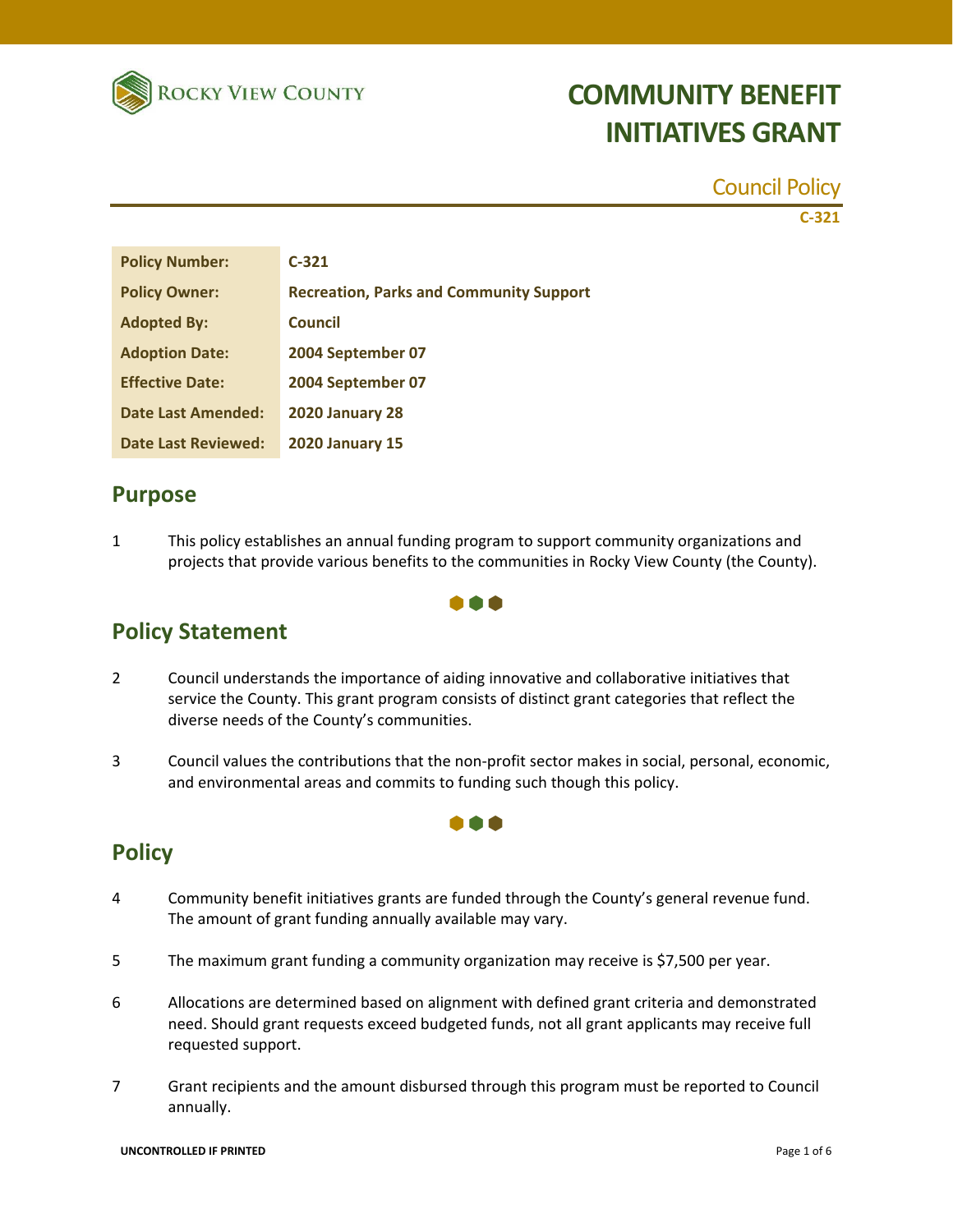

#### Council Policy

**C-321**

- 8 The Chief Administrative Officer (CAO) is responsible for the assessment, approval, and allotment of grant applications.
	- (1) Notwithstanding section 8 of this policy, Council approves grant applications for discretionary initiatives by a resolution of Council. Discretionary grant applications are identified by the CAO or their delegate, for Council's consideration, in accordance with section 18 of this policy.
- 9 The CAO's funding decisions are final.
- 10 All material produced through a Heritage Awareness grant is the property of the County.

#### Grant Eligibility Criteria

- 11 Grant applications must fall within one of the grant categories below to be considered for funding:
	- (1) Heritage Awareness grants support tangible initiatives to promote and preserve the County's history. A Heritage Awareness grant is considered for initiatives that:
		- (a) document historical places or events in order to retain the information for future generations; or
		- (b) encourage public involvement in heritage preservation and promote knowledge about the County's history.
	- (2) Volunteer Development grants support investment back into the community through volunteerism. A Volunteer Development grant is considered for:
		- (a) organizations that want to improve and develop their capacity in supporting County volunteers through leadership development, board governance, succession planning, and community events;
		- (b) community events in the County aimed to promote volunteerism and help build social cohesion and inclusion across County communities; or
		- (c) projects that encourage community participation and support the County's volunteer sector.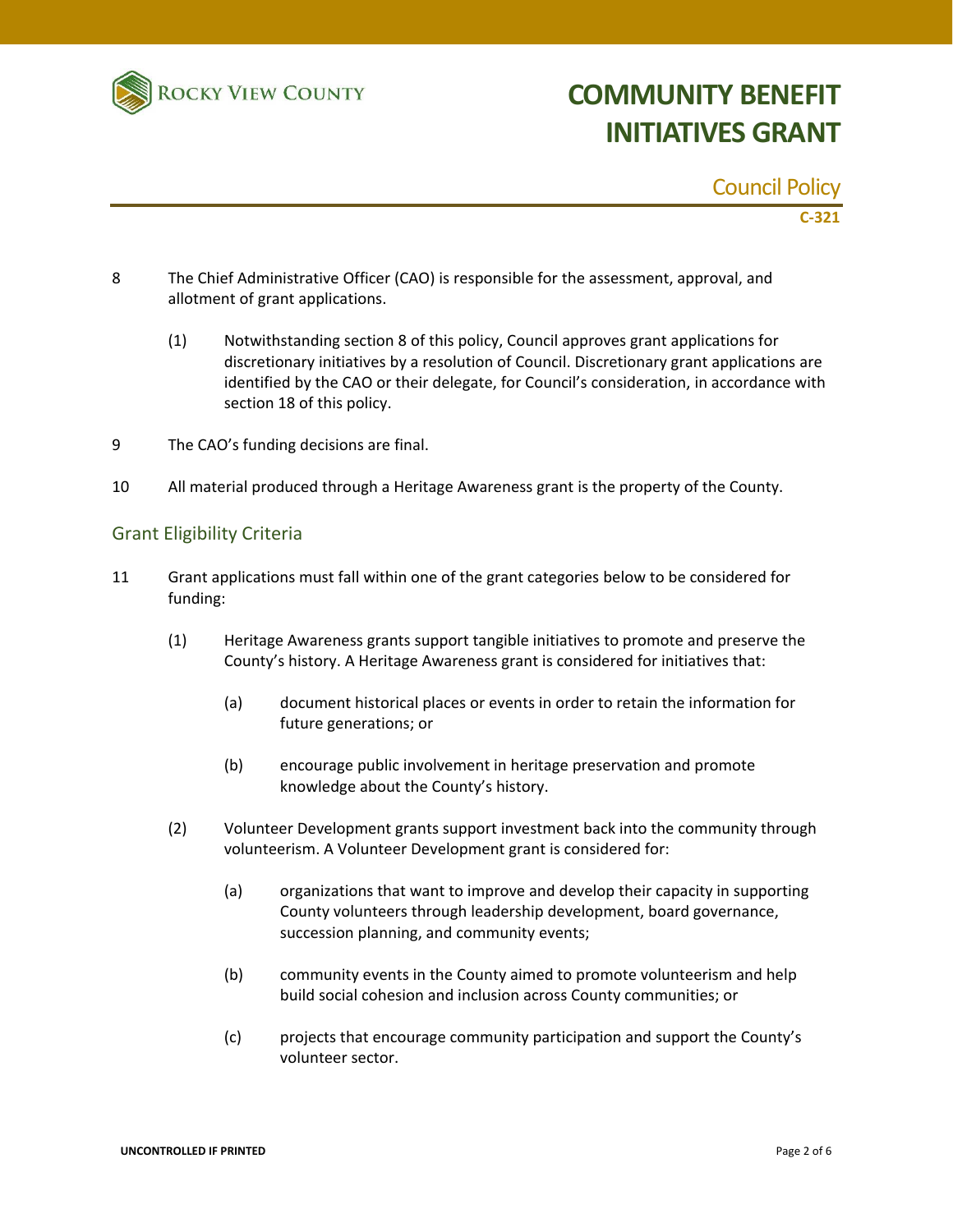

#### Council Policy

**C-321**

- (3) Arts and Festival grants support organizations and festivals in their efforts to provide quality arts programming. An Arts and Festival grant is considered for programs and events within the arts and performing arts mediums.
- (4) Community Beautification grants support non-profit organizations and projects that beautify County communities to enhance quality of life and well-being of County residents. A Community Beautification grant is considered for:
	- (a) supporting a non-profit organization's ability to improve the appearance of their community; or
	- (b) landscaping, community pathway or trail enhancement, tree plantings, decorative lighting, a community garden, enhanced signage, and neighbourhood entrance signage.
- (5) Cultivating Communities grants support enterprises that promote and create healthy communities. A Cultivating Communities grant is considered for:
	- (a) initiatives to develop healthy communities; or
	- (b) emergency rescue services, crime prevention programs, animal services, and community safety enhancements or programs.
- 12 Community organizations must be registered or incorporated non-profit organizations under the *Agricultural Societies Act*, the *Societies Act*, or the section 9 of the *Companies Act* to apply for community benefit initiatives grants.
- 13 Community organizations may only submit one community benefit initiative grant application per calendar year.
- 14 Community organizations must complete a grant application form provided by the County.
- 15 Community organizations must provide a project completion financial report on how the grant funds were used no later than three months after completion of the project. If the financial report is not provided, future funding requests are not considered.
- 16 All grant applications must include current financial statements, audited if available.
- 17 Grant recipients must recognize the County as a source of funding. Community organizations must identify on their grant application form how recognition of the County's funding shall be promoted.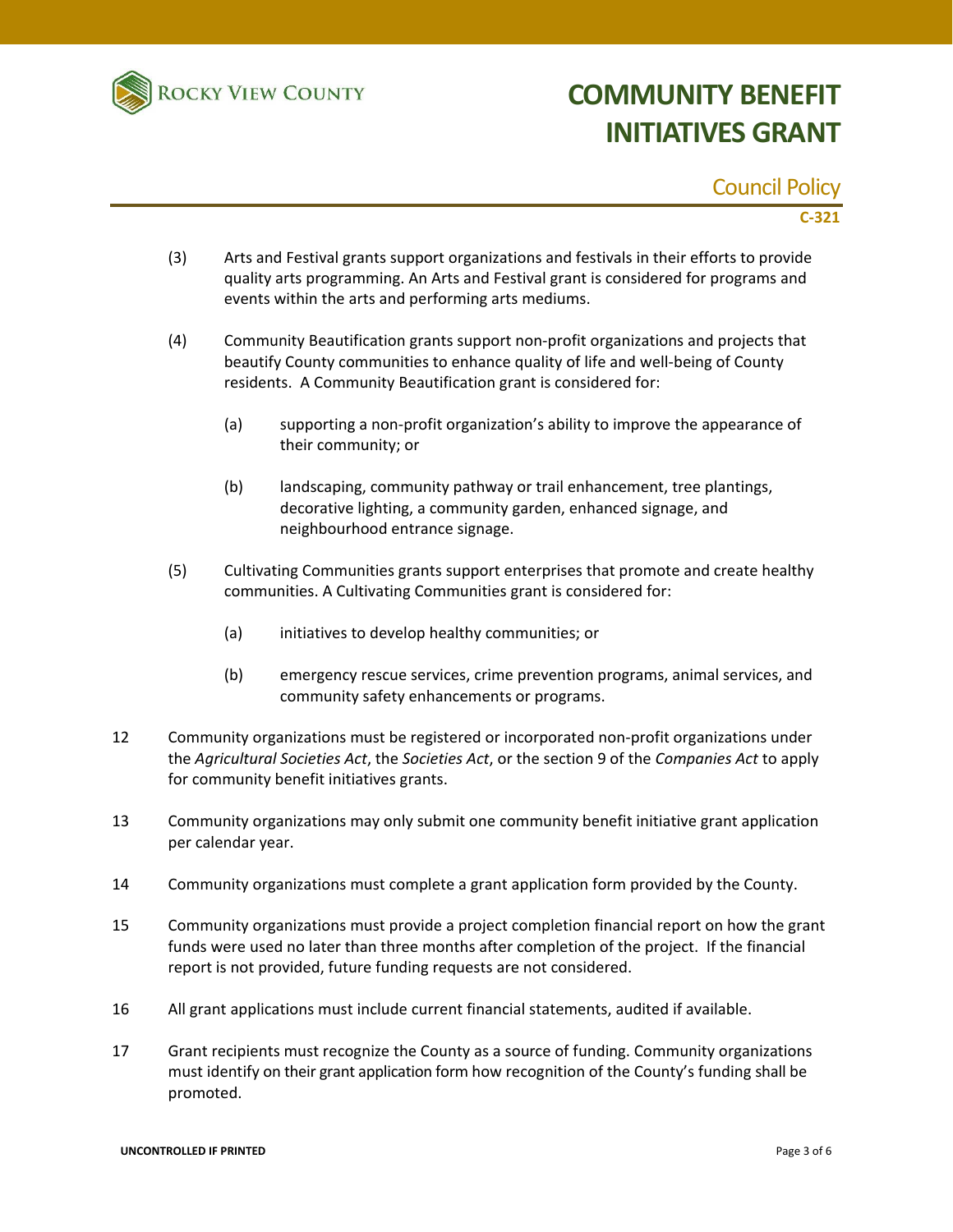

### Council Policy

**C-321**

Non-Eligible Associations, Initiatives, and Expenditures

- 18 The following organizations, initiatives, and expenditures are ineligible for funding under this policy:
	- (1) religious societies registered under the *Religious Societies' Land Act*;
	- (2) school boards and school activities;
	- (3) societies or associations that are not open to the general public;
	- (4) costs to operate the community organization, including but not limited to salaries, wages, and day-to-day administration;
	- (5) fundraising activities;
	- (6) honoraria;
	- (7) computers and other hardware;
	- (8) consumables; and
	- (9) retroactive expenditures.

Discretionary Associations, Initiatives, Programs, and Expenditures

- 19 The following organizations, initiatives, and expenditures may receive a community benefit initiatives grant subject to Council's discretion:
	- (1) non-profit organizations registered in another province but providing a service to County residents;
	- (2) programs or facilities that receive funding from Family and Community Support Services or Social Services;
	- (3) service clubs; and
	- (4) facilities on private property.

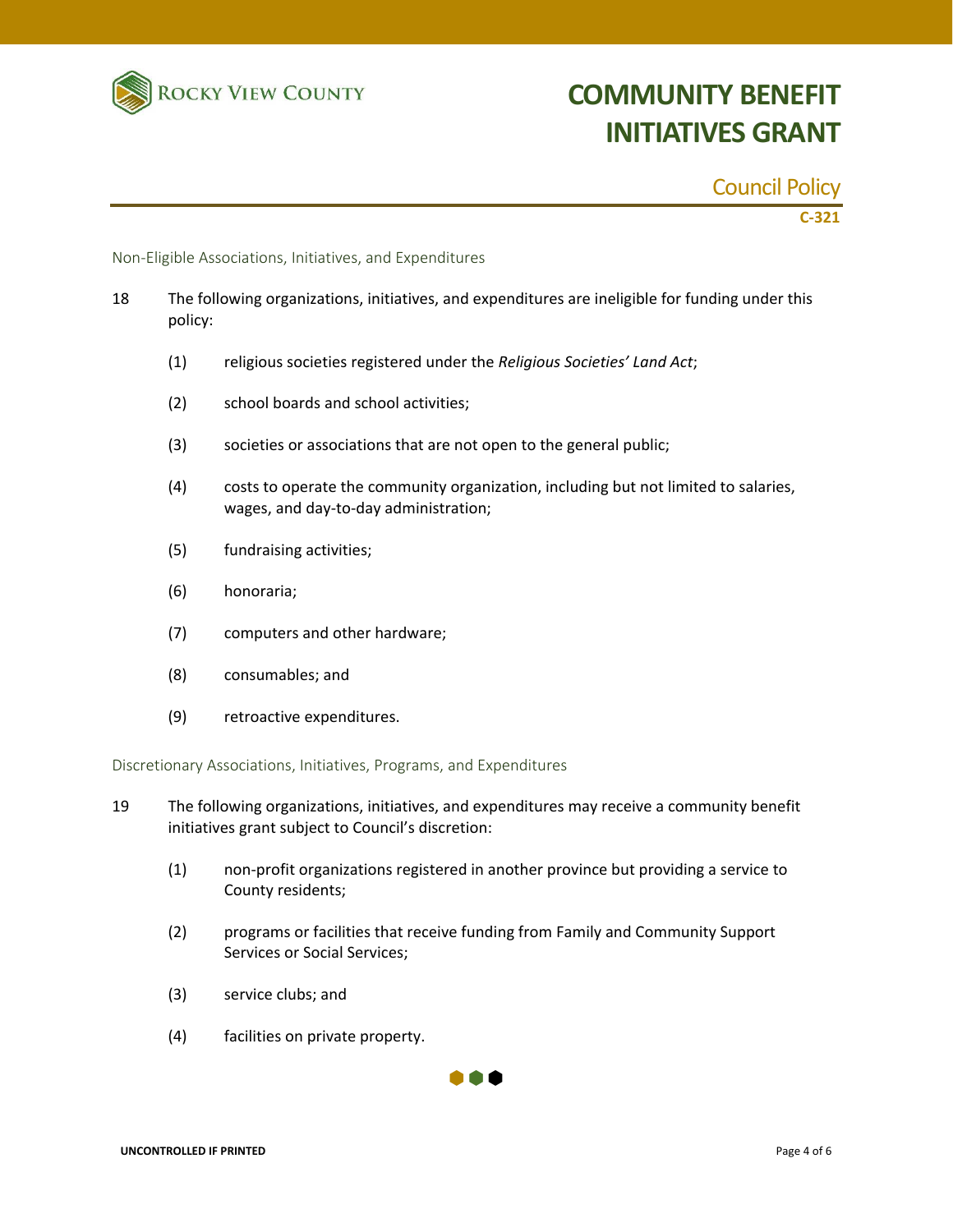

### Council Policy

**C-321**

| <b>References</b>                     |                                                                                                                                                                                                                                                                              |  |
|---------------------------------------|------------------------------------------------------------------------------------------------------------------------------------------------------------------------------------------------------------------------------------------------------------------------------|--|
| <b>Legal Authorities</b>              | Agricultural Societies Act, RSA 2000, c A-11<br>$\bullet$<br>Companies Act, RSA 2000, c C-21<br>$\bullet$<br>Municipal Government Act, RSA 2000, c M-26<br>$\bullet$<br>Religious Societies' Land Act, RSA 2000, c R-15<br>$\bullet$<br>Societies Act, RSA 2000, c R-15<br>٠ |  |
| Related Plans, Bylaws, Policies, etc. | N/A                                                                                                                                                                                                                                                                          |  |
| <b>Related Procedures</b>             | N/A<br>٠                                                                                                                                                                                                                                                                     |  |
| Other                                 | N/A<br>٠                                                                                                                                                                                                                                                                     |  |
|                                       |                                                                                                                                                                                                                                                                              |  |

### **Policy History**

| Amendment Date(s) - Amendment<br>Description   | 2013 April 22 - Renumbered from Council Policy 206 to<br>$\bullet$<br>Policy 321, policy updated<br>2019 September 10 - Council amended to current practices<br>$\bullet$<br>and standards, changed grant max from \$5,000 to \$7,500<br>2020 January 28 – Council amended to remove application<br>$\bullet$<br>date and add definitions |
|------------------------------------------------|-------------------------------------------------------------------------------------------------------------------------------------------------------------------------------------------------------------------------------------------------------------------------------------------------------------------------------------------|
| Review Date(s) - Review Outcome<br>Description | 2019 August 21 - Minor amendments to align with current<br>٠<br>practices and policy standards<br>2020 January 15 - Minor amendments to clarify policy and<br>٠<br>improve functionality for grant applicants                                                                                                                             |

i Air

### **Definitions**

- 20 In this policy:
	- (1) "*Agricultural Societies Act*" means the Province of Alberta's *Agricultural Societies Act*, RSA 2000, c A-11, as amended or replaced from time to time;
	- (2) "CAO" means Chief Administrative Officer;
	- (3) "Chief Administrative Officer" means the Chief Administrative Officer of Rocky View County as defined in the *Municipal Government Act* or their authorized delegate;